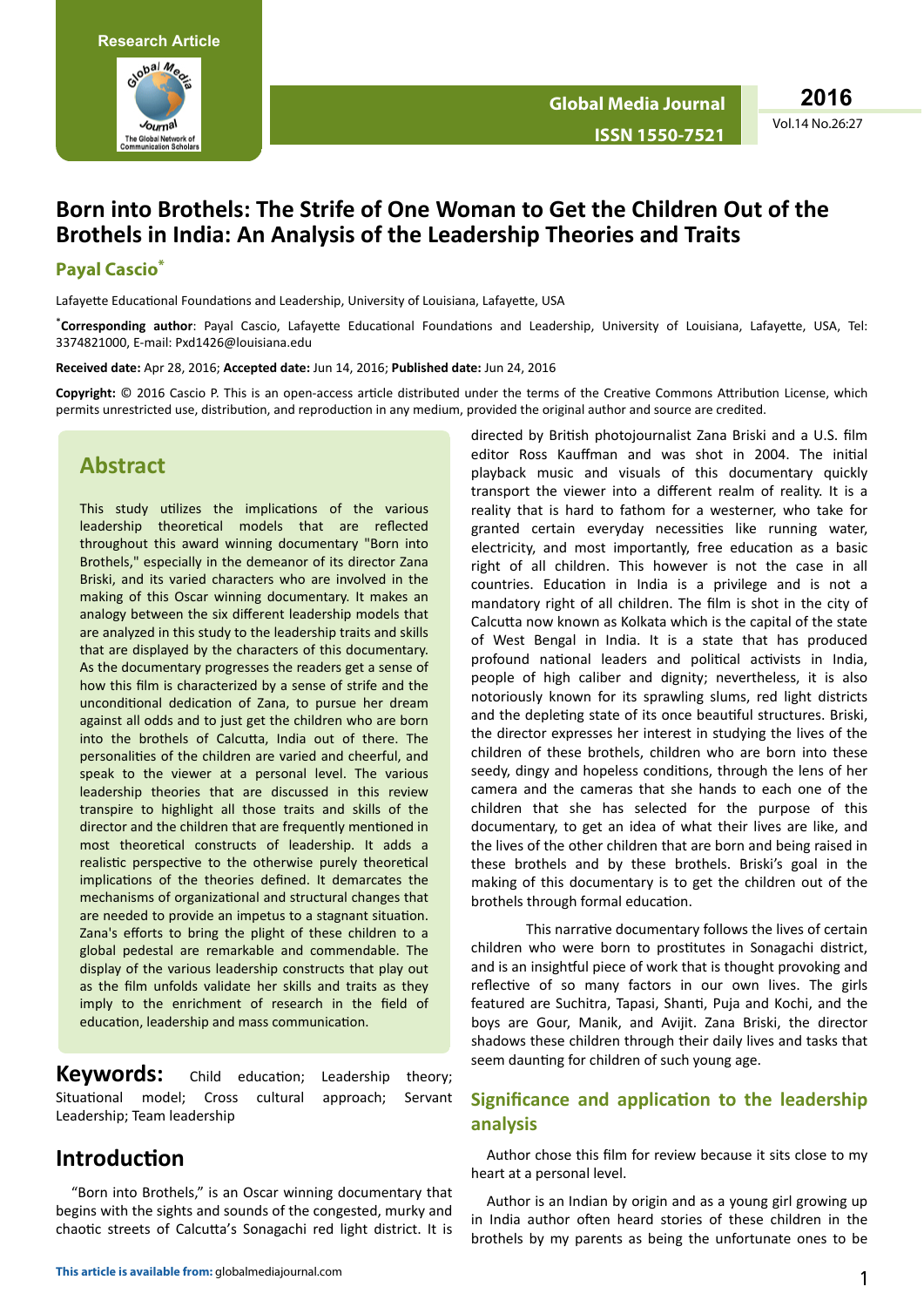#### **ISSN 1550-7521** Vol.14 No.26:27

born in such deplorable conditions. These children are not too far from the public eye in India and are very much a part of the Indian socio-economic system. However, what makes this documentary noteworthy is the level of intimacy that is used to investigate the daily lives of these children. It explores their perspectives on various issues that affect their existence; it is a kaleidoscope of their emotions, concerns and most of all their distinctive personalities. Zana Briski, the director of this film exhibits a variety of leadership styles throughout the movie, sometimes you notice some elements overlapping in the various styles that are displayed by her and especially as situations and her surroundings change.

# **Body**

With respect to the theoretical framework of the leadership theories, author will attempt to connect the director's personality which is Zana Briski's disposition as it evolves and transforms into the various leadership roles as the film progresses. Even the children have idiosyncrasies that can be identified in some leadership theoretical models, starting with the:

## **Trait approach**

Primary leadership scientific research tradition focused on traits that were understood to be inherent or transmissible qualities of the individual [1]. No doubt influenced by Galton's [2] work, most early researchers measured leader traits to be unquestionable properties that were present at the birth of a future leader. This viewpoint shifted in the first half of the 20th century to take into account all relatively enduring qualities that distinguished leaders from non-leaders [3]. Stogdill's [4] review cited confidence in judgment, speech fluency, interpersonal skills, and administrative abilities as stable leader qualities.

The trait approach in leadership applies the inherent qualities of an individual that are acknowledged to be dynamic in being viewed as a leader; namely, intelligence, selfconfidence, determination, integrity, and sociability [5]. The most fitting person for this role in the film is the director herself, Zana Briski. It is only the trait leadership approach that encompasses and identifies all the key elements that define Zana's personality, namely intelligence, determination, integrity and self confidence in Zana's personality. She is intelligent because she is able to gain the confidence of the children along with their families and witness their daily life at such a personal level. She is articulate and confident enough to secure free access to the most tabooed area of the city, a forbidden place where the shunned reside. Her integrity is demonstrated in the way she encourages these children to pursue what is best for them, by meeting with the staff of local boarding schools, working through the red tape and bureaucracy of the Indian administrative system. Author commend her on her efforts to have all these children tested for HIV, to fight the lines at the passport office for Avijit, and to promote the cause of these kids in the photo gallery in New York by bringing awareness to their plight. Zana in my opinion

is a perfect fit for the trait approach leadership style as she displays all the attributes that define this approach. Author find Puja Mukherjee to fit within the trait leadership model as well. She is one of the girls in the film and a daughter of a prostitute to be an extrovert, confident and receptive to the lives of the other children around her and is able to clearly articulate her thoughts and provide feedback on what she thinks of her friends. Puja Mukherjee is also another girl, 10 years of age who seems to have a bit more than the rest of the children in the brothel. Nevertheless, her future rests in the brothel too as is perceived by the director, since both her mother and grandmother are in prostitution. She seems to be the most expressive and outspoken of the group of children. She is opinionated about her friends but has the best intentions for all. These traits in my view fall within the range of the trait leadership approach.

## **Skills approach**

In his classic work on managerial skills, Mintzberg [6] listed specific interpersonal skills (i.e. the ability to establish and maintain social networks; the ability to deal with subordinates; the ability to empathize with top-level leaders) as critical for managerial effectiveness. Even earlier than 1973, scholars scrutinized the role of broad interpersonal skills, such as empathy, social skills, and tact, in predicting leadership emergence and effectiveness (see Bass, for a review). Managers, executives, and human resources professionals clearly understand the importance of strong interpersonal skills. A common theoretical framework linking psychological and social skills with leadership efficacy is essential to guide research and the valuation and training and development of organizational leaders.

Under the skills approach, Zana Briski perfectly amalgamates the human skill element in her line of work as the leader of the pact in Sonagachi. The human skills approach is a leadership style that is described at length in Northouse's book on leadership as a way to channelize one's leadership abilities by establishing a sense of worth and trust among your subjects; by providing them assistance and giving them a sense of empowerment, this approach also focusses on the leader's ability to be sensitive to the values, morals and customs of the environment they are practicing in. As is evident in the film, Zana is well-trusted by the children, they are all fond of her and is seen as an effective teacher. This statement is further confirmed when Puja states in her interview with the reporter at the exhibition in the Oxford Book Store on Park street. "We learn everything she teaches us!" Among the children, Kochi, Manik and Puja all bear a strong sense of human skills in their personalities too. They all verbalize their emotions in a very mature and sensible way and feel a strong sense of compassion and empathy for their counterparts.

## **Situational approach**

Scholars who have researched the variety of situational leadership theory models point to psychological maturity as it appears to reflect the motivational state of a person via the individual's level of self-worth and assurance. This aspect is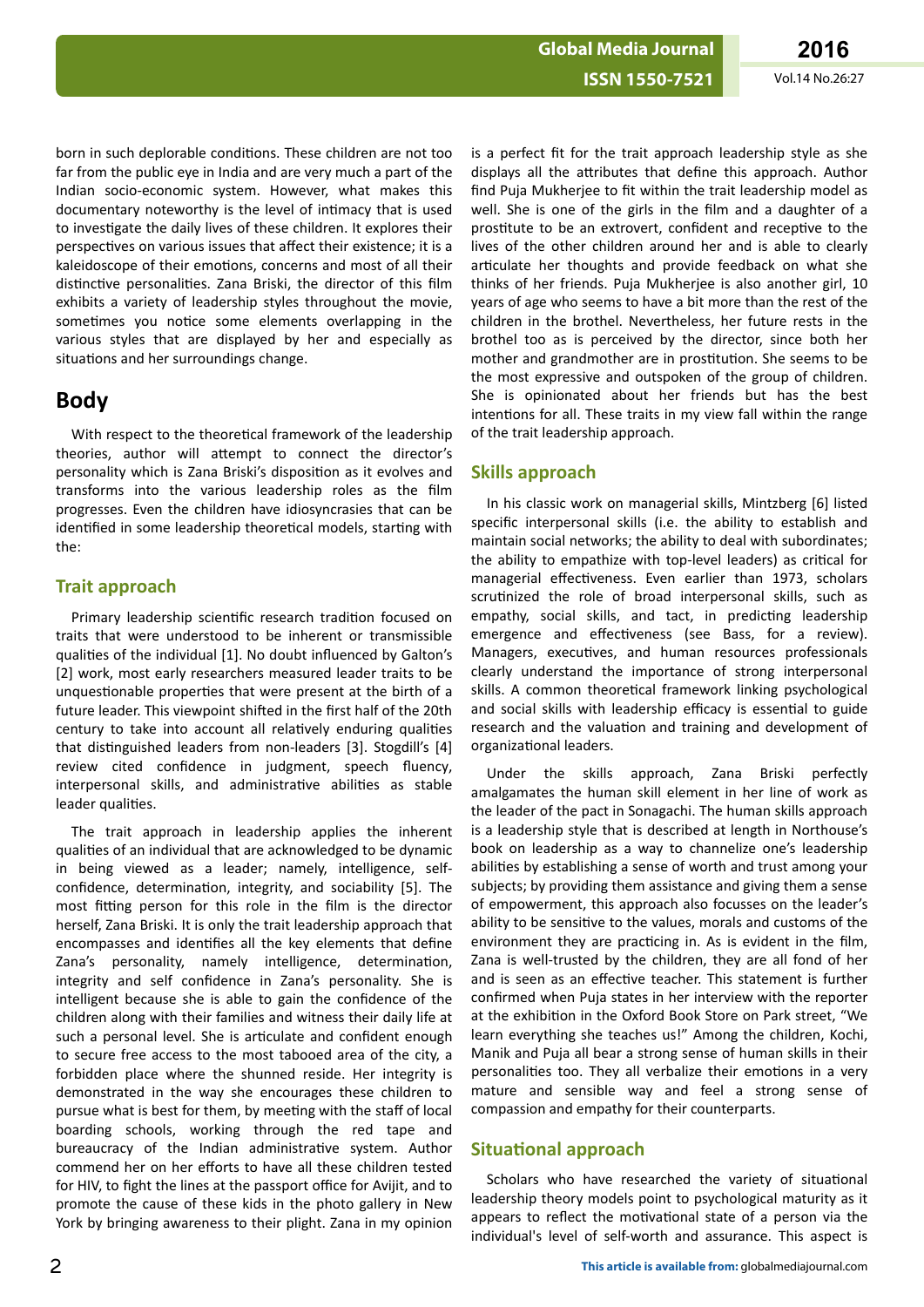argued to be associated with an achievement orientation and a willingness and ability to accept responsibility [7]. A relationship-based approach would focus on the dyadic relationship between the leader and the follower. The critical question of interest in this case would be: What is the proper mix of relational characteristics to promote desired outcomes? Investigation within this domain could focus on recognizing the distinctiveness of dyadic relationships (e.g., trust, respect, mutual obligation), evaluating reciprocal influence between leaders and followers, examining how the dyadic relationships are associated with outcome variables of interest, and researching how effective leadership relationships can be developed, maintained, and combined into units of leadership structures [8].

Zana also fits well into the high supportive (relationship) and low directive (task behaviors) model of the situational approach [5]. As she states clearly at one in the film "Author not a social she is in. She is motivated to improve the conditions that these children are in and is worker or a teacher!" is a clear proof of the fact that is a situational leader, whereby her style of leadership changes with the environment constantly striving to work towards their cause. She praises the children, listens to what they have to say and encourages them to think for themselves, as in the instant where she asks one of the girls to tell her why she dislikes or likes a particular picture.

#### **Team leadership model**

The discipline of team leadership emanates a sense of dignity for future research advances, both in terms of science and practice. Leadership in team-based organizations identifies some of the major challenges and opportunities regarding future advances of team leadership [9]. They include fully tackling multilevel issues; cross-level effects; design, methods and measurement issues; studying team leadership in context; and the possibility of hybrid leadership forms in teams. Leadership clearly does not happen in a void and this is principally the case with teams. Team composition and team types vary from context to context and pose different leadership challenges. These circumstances at different levels shape and influence team leadership. Normally a social viewpoint of organizations is powerful, energetic, multidimensional. vague, information-rich. and communication dependent. At a basic level this means a more concentrated effort to get into the field as researchers.

As is noticed in the film, Zana makes a great team leader for the pact of children she is toiling for day in and day out. She is respected by the children and her instructions are implemented on and executed without delay. Robert Pledge, the owner of a photo agency in New York City, who is later introduced in the movie by Zana to the children and their work also assumes the role of a leader for a brief segment of the film but his actions are impactful since his recommendation place Avijit on a more global platform of being recognized for his photography talent in Amsterdam, Netherlands. Avijit's peculiar camera angles with a keen attention to detail, colors and symbolism of a picture truly stand out in his photographic work. Pledge, also takes on a team leadership role by identifying Avijit, as an exceptionally talented boy whose photographic work Pledge insists be sent in as an entry to the World Press Photo Foundation. He also makes a proactive effort to travel all the way to India to visit the children and their families. He is seen in one scene communicating Avijit's photography talent to his grandmother in a very polite manner and encouraging her to have Avijit send his work to an international foundation in Amsterdam.

#### **Cross cultural leadership**

While the occurrence of leadership is commonly thought to be universal across cultures, the way in which it is deliberated is usually perceived to be culturally specific. Contradictory perspectives exist in the leadership literature concerning the transferability of specific leader behaviors and processes across cultures [10]. While these leadership qualities are unanimously recognized, there was also considerable variation across societies [11]. This disparity provides important information to organizations developing compliance programs, integrity programs, or codes of ethics on an international basis, by identifying areas where organizations may either have an easier time implementing programs or where they may meet greater resistance.

Developing execution plans that take into consideration variation in the degree of endorsement of ethical leadership may help to ensure a smoother transition process, and also to gain quicker and greater acceptance of these initiatives [11]. Finally, accepting modifications across societies can be useful in the design of codes of ethics that are receptive to norms of other countries, yet do not violate hyper norms of ethical conduct [11].

Cross cultural leadership is one of the most pertinent theoretical frameworks that author can identify Zana Briski's leadership role in. Specific aspects of charismatic/ transformational leadership are compellingly and unanimously endorsed across cultures [12]. This is apparent by the fact that she is able to adjust so well not only to a foreign culture and country but continued to have the perseverance to survive and move on with the documentary in spite of the resistance from the locals, and harsh and uninhabitable conditions of the Sonagachi red light district. She portrays all characteristics that embody a transformational leader and a transactional leader.

#### **Servant leadership**

From a definition standpoint, leadership has been described in many different ways. To that end, Northouse (2007) suggested that several different constituents can be acknowledged as being fundamental to the phenomenon of leadership: (a) Leadership is a process, (b) it involves influence, (c) it occurs within a group context, and (d) it involves goal attainment. Recapping his review of several dozen definitions, Northouse defined leadership as "a process whereby an individual influences a group of individuals to achieve a common goal" (p. 3). Bennis described that leaders have an inclination to share some, if not all, of the following three ingredients: They are instituting a guiding vision, have passion,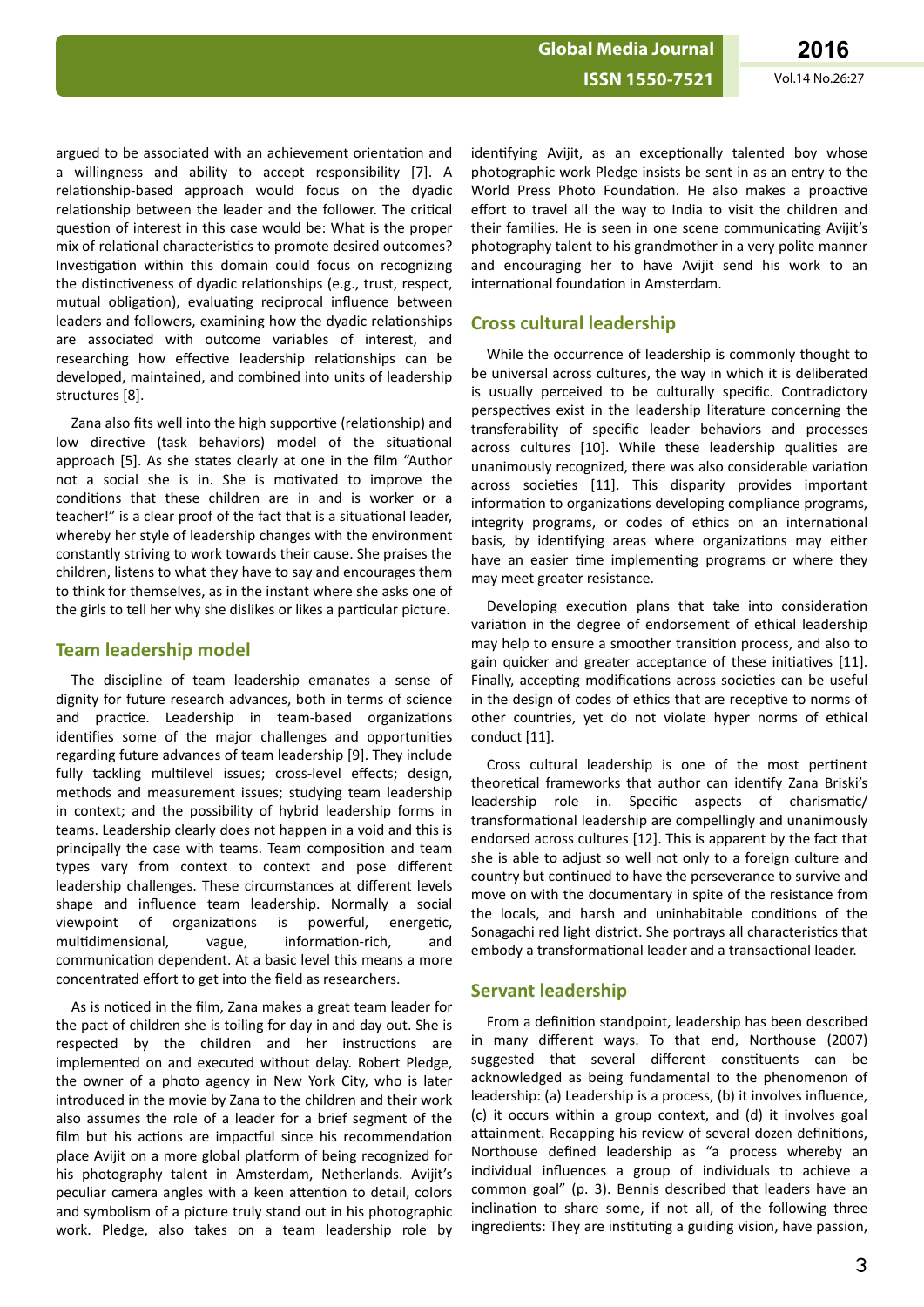and act with integrity When leaders subscribe to stewardship or servant leadership principles, they work to serve their followers for the purpose of achieving organization objectives. In essence, the leader sees themselves as servants to those they lead for the purpose of increasing the capacity of others to do their work [13].

Zana emulates the role of a servant leader as is evident in the scene where she pursues acquiring a ration card for Avijit even though she is frustrated with the ineffectiveness of the Indian policies and procedures. Her servant leadership traits are obvious in the scene where you she is naturally exasperated by run around given to her by the Indian officials and dealing with the red tape that exists at all levels of the Indian bureaucracy.

Nevertheless, she is diligent and dutiful to the cause of these children and continues to have them tested for aids, organizes a photo auction in New York city to raise funds for the children through their own photographic work and also goes to the extent of having them all tested for HIV to get them admitted to the Sabera foundation, which is a boarding school in the same city where the children reside. Zana's endless and selfless efforts are a proof of her pristine intentions for bettering the lives of these children.

# **Discussion and Conclusion**

Based on the numerous references made to the leadership abilities of Zana and a few other characters in this documentary, it is apparent that this highly applauded film bears a starching footing to the various leadership theories that can be extracted from its different segments and characters. Author personally, am highly impressed by the human factor that plays such a central role throughout this movie in getting goals accomplished and objectives achieved. Zana's relentless struggle to work through the congestion of the Indian red tape and bureaucracy, and her fight to go from door to door looking for a decent school that will admit the most tabooed children of that particular society is noteworthy. She transforms from being a regular photographer to being a servant leader who is intrinsically motivated to get these children out of the brothels. Even though she faces several hurdles and obstacles on her path, her leadership skills shine through each time and every effort on her part pays off. She is able to obtain a passport for Avijit even though at one point it seemed like everything was going to fall through. She is able to convince Avijit in pursuing his dreams and stressing to him that this is the only way he can get out of that brothel. Her transformational and transactional leadership skills are obvious at several significant points of the film. Firstly, her transactional leadership skills are apparent when she is seen haggling with the men at Ration card office to get the stamp that she has been needing, then once again when she is talking with the women at the admissions office of the boarding school and the nun at the catholic school. She is also able to get the two boys Avijit and Manik admitted into an allboys school that is run by Tim who runs Future Hope in Calcutta which is a safe haven for children of sex workers. Zana, through her relentless efforts in procuring a passport for

Avijit, after an 8 hour wait at the passport office line is finally able to travel to Amsterdam, Netherlands with Avijit for the photo exhibition as she had so hoped for. In my observation of Avijit, I would like to make a special mention the part where he assumes the role of a transformational and a situational leader at the exhibition in Amsterdam, particularly when he is seen describing the depth behind his pictures to the children there, he is seen as being intelligent and articulate enough to verbalize is thoughts and provide supportive

Zana's efforts do not go unnoticed, as the photo exhibition in New York City and in Calcutta at the Oxford book store are both a great hit. They draw the attention of the Indian and the American media and some noted personalities in the field of photography who support her cause and render substantial feedback and patronize her strife. This film provides a great overlay of scenarios that an aspiring leader can be motivated by and learn from. Considering the grim and shady backdrop of the whole documentary which may initially not come across as the most uplifting circumstances to receive inspiration; however, after viewing the dreary pictures in the first few scenes of the film, it is the sound of children's laughter and being playful that quickly changes the mood of the viewer. It is captivating to hear sounds of joy, and children chuckling when the introduction is to the contrary. This movie is an inspirational piece that amalgamates various dimensions of a true leader. Leadership theories in all of its expansive scope can be seen very much at play and in practice with the progression of the film. The director along with her entourage of children, and other supporting members of the team whether in India or America are all seen utilizing the various forms of the leadership paradigm which are too lengthy and in depth to mention in this review.

Author really enjoyed watching this documentary, more so since author is an Indian too by origin and am well aware of all the existing taboos, restrictions and everything else that is either forbidden or looked upon as shameful in the Indian culture. It has brought forth the fact that with the right kind of leadership tools, and proper application of the most effective leadership traits, is what makes you a true leader. The documentary clearly yet passively signifies the importance of the right leadership traits such as persistence, articulation, extroversion, collaboration and compromising. Any goal, no matter how implausible is achievable. It just takes the right kind of leader to make it all possible. Zana is that leader who was willing to put in her blood and sweat; and devote countless hours in achieving that common goal of as she put it, to just get these kids out of the brothels. This film exceeded my expectations since I was not expecting this one person, Zana who is also a woman to actually make any rectifications in uplifting these children from their deplorable condition. This was more so a surprise to me since Zana was able to achieve success in an area of the city where most women are petrified of even stepping into. Yet in a country like India where women are given much less credit and attention than men since it is still a somewhat chauvinistic society the director was in actuality able to mobilize a major change in the endless cycle of poverty and impoverishment for the sake of these precious children.